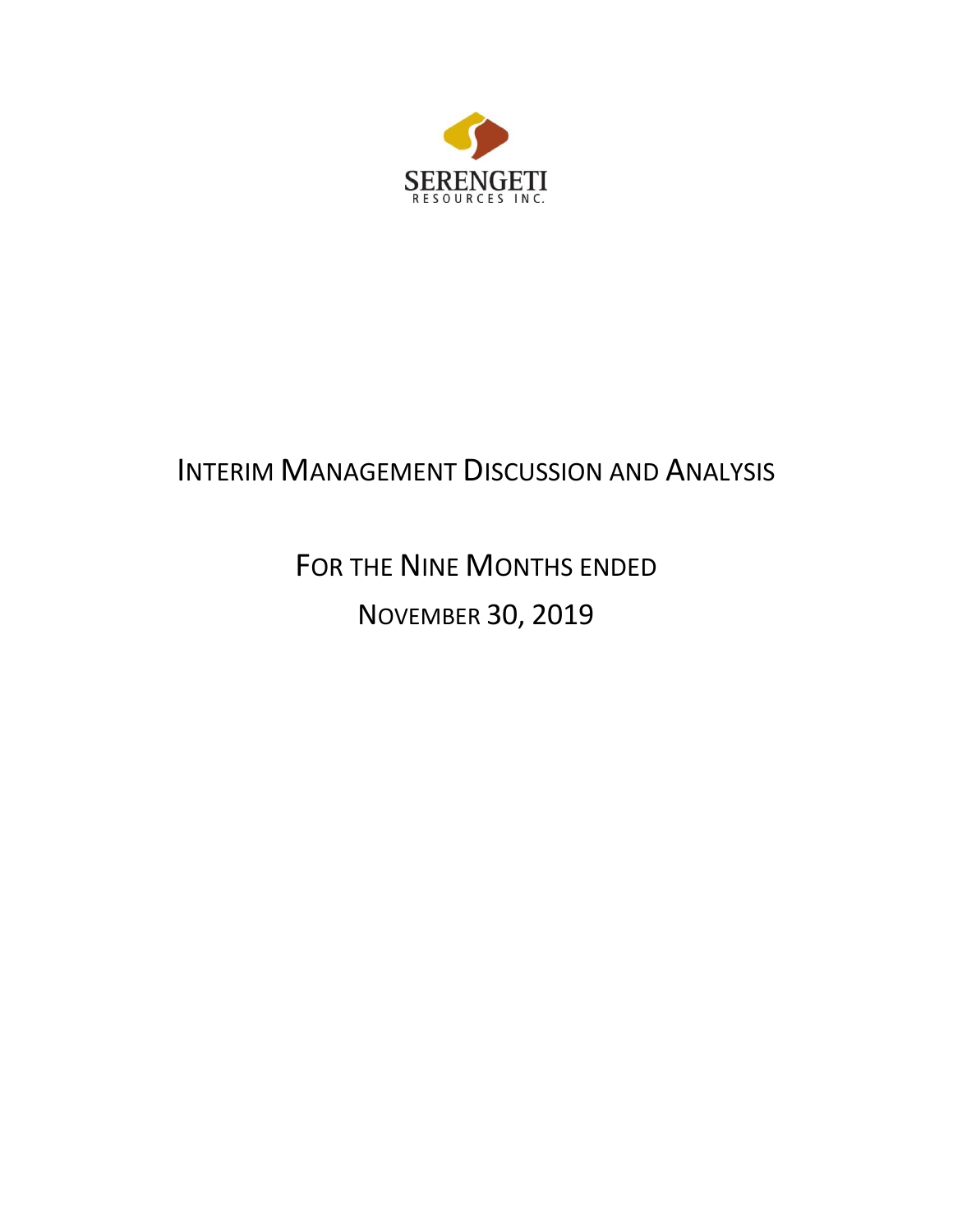#### **INTRODUCTORY COMMENT**

Serengeti Resources Inc. is a junior mineral exploration company listed on the TSX Venture Exchange under the trading symbol "SIR". The Company's exploration strategy emphasizes copper-gold projects in the Quesnel Trough of British Columbia, including the advancement of Kwanika – its principal copper-gold resource-stage project located in British Columbia, which is held indirectly through Kwanika Copper Corporation ("KCC"), the joint venture company held 65% by Serengeti and 35% Posco International Corporation ("PIC"). This Management Discussion and Analysis ("MD&A") is dated January 27, 2020 and discloses specified information up to that date. Serengeti is classified as a "venture issuer" for the purposes of National Instrument 51-102. This MD&A should be read in conjunction with the Company's condensed consolidated interim financial statements for the nine months period ended November 30, 2019, which are prepared in accordance with International Financial Reporting Standards as issued by the IASB applicable to interim financial statements.

Throughout this report we refer from time to time to "Serengeti", "the Company", "we", "us", "our" or "its". All these terms are used in respect of Serengeti Resources Inc. which is the reporting issuer in this document. *We recommend that readers consult the "Cautionary Statements" on the last page of this report.*

During the nine months ended November 30, 2019, Serengeti had two principal areas of focus: advancement of its flagship Kwanika and maintenance of its extensive portfolio of properties in the Quesnel Trough of British Columbia.

# **HIGHLIGHTS**

# **FINANCIAL CONDITION**

The Company ended the nine-month period with a working capital of \$487,383 compared to \$1,325,668 at February 28, 2019. At November 30, 2019, the Company had \$181,567 cash and cash equivalents compared to \$373,357 at February 28, 2019

On May 17, 2019, the Company completed a non-brokered private placement financing, issuing 4,850,000 flowthrough common shares at a price of \$0.30 per share for gross proceeds of \$1,455,000. Share issuance costs of \$12,955 were incurred in connection with the private placement.

On September 16, 2019, the Company issued secured convertible debentures for gross proceeds of \$700,000. The debentures bear interest at 12% and are convertible into common shares of the Company at a price of \$0.32 per share. The debentures are secured by the METC proceeds. If not converted to shares, the debentures are repayable the earlier of March 16, 2021, and 10 days after receipt of the METC proceeds.

During the current period, KCC determined that it was not in a position to complete a Pre-Feasibility Study ("PFS") on its Kwanika property due to lack of funding. Instead KCC will complete an interim study report and discussions are underway with Posco International Corporation as to funding of a number of optimization opportunities that the Company has identified for the project. The Company's continuation as a going concern is dependent upon its ability to raise equity capital or borrowings sufficient to meet its current and future obligations. Although the Company has been successful in the past in raising funds to continue operations, there is no assurance it will be able to do so in the future.

On December 17, 2019, the Company completed the first tranche of a non-brokered private placement financing, issuing 5,968,000 flow-through common shares at a price of \$0.24 per share for gross proceeds of \$1,432,320. Finders' fee totaling of \$91,022 in cash and 379,260 finders' warrants were paid in relation to the first tranche of the flow-through financing.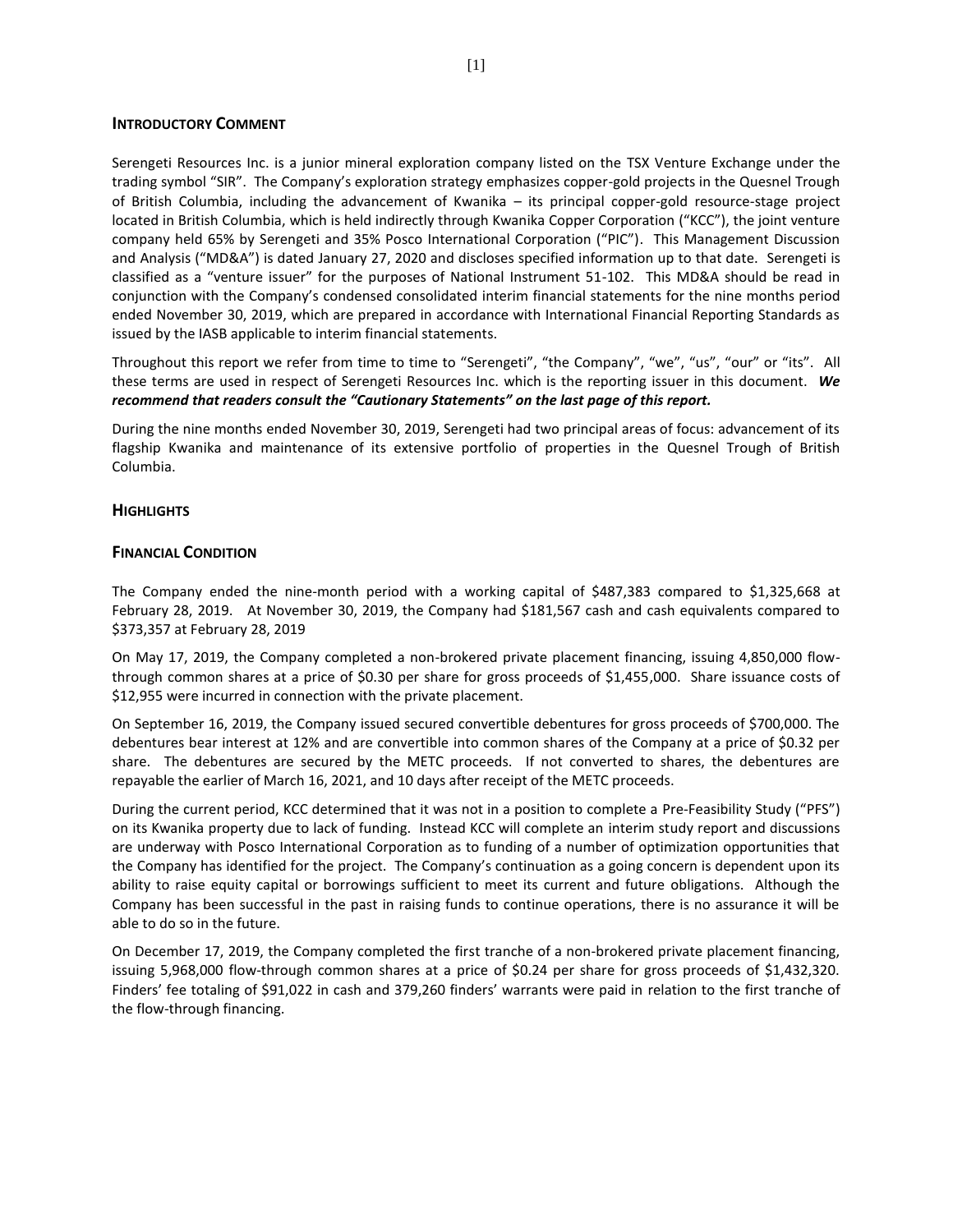On December 19, 2019, the Company completed the second tranche of a non-brokered private placement financing, issuing 884,000 flow-through common shares at a price of \$0.24 per share for gross proceeds of \$212,160. Finders' fee totaling of \$14,851 in cash and 52,850 finders' warrants were paid in relation to the first tranche of the flow-through financing.

Pursuant to the joint venture agreement with KCC, the Company is entitled to the proceeds from the Mineral Exploration Tax Credit ("METC") to be paid to KCC. The estimated proceeds of \$1,082,286 were included in other income in the statement of income and comprehensive income for the year ended February 28, 2019. On January 10, 2020, the Company received the METC proceeds of \$1,082,286.

On January 16, 2020, the Company closed a non-brokered private placement financing, issuing 3,863,572 units at a price of \$0.18 per unit for gross proceeds of \$695,443. Each unit consisted of one common share and one half of one share purchase warrant. Finders' fee of \$6,004 in cash and 33,360 share purchase warrants were paid in relation to the financing.

# **FINANCIAL PERFORMANCE**

# **EXPENSES AND NET LOSS**

For the quarter ended November 30, 2019, the net loss was \$290,911 compared to \$180,368 for the quarter ended November 30, 2018, which is an increase of \$110,543. Major variances are as follows:

- An increase in directors fee of \$11,837 due to KCC prior period directors' fees recognized in the current period.
- An increase in professional fees of \$12,519 due to legal services related to the convertible debenture and financing transactions.
- An increase in share-based compensation of \$73,404 related to the graded vesting of stock options granted in the current and previous quarters.
- A decrease in management income of \$44,614 from the prior year.

For the nine-month period ended November 30, 2019, the net loss was \$941,203 compared to \$718,419 for the period ended November 30, 2018, which is an increase of \$222,784. Major variances are as follows:

- An increase in corporate development costs of \$30,445 due to the engagement of a new consultant in the current period.
- An increase in depreciation of \$17,676 due to the recognition of leased office as an asset in accordance with IFRS 16.
- An increase in directors fee of \$18,576 due to KCC prior period directors' fees recognized in the current period.
- An increase in professional fees of \$20,701 mostly due to legal services related to the review of various agreements and future work programs.
- An increase in salaries of \$22,185 due to the employment of an administrative assistant as well as an increase in the amount of time spent on administration versus projects by the geologists.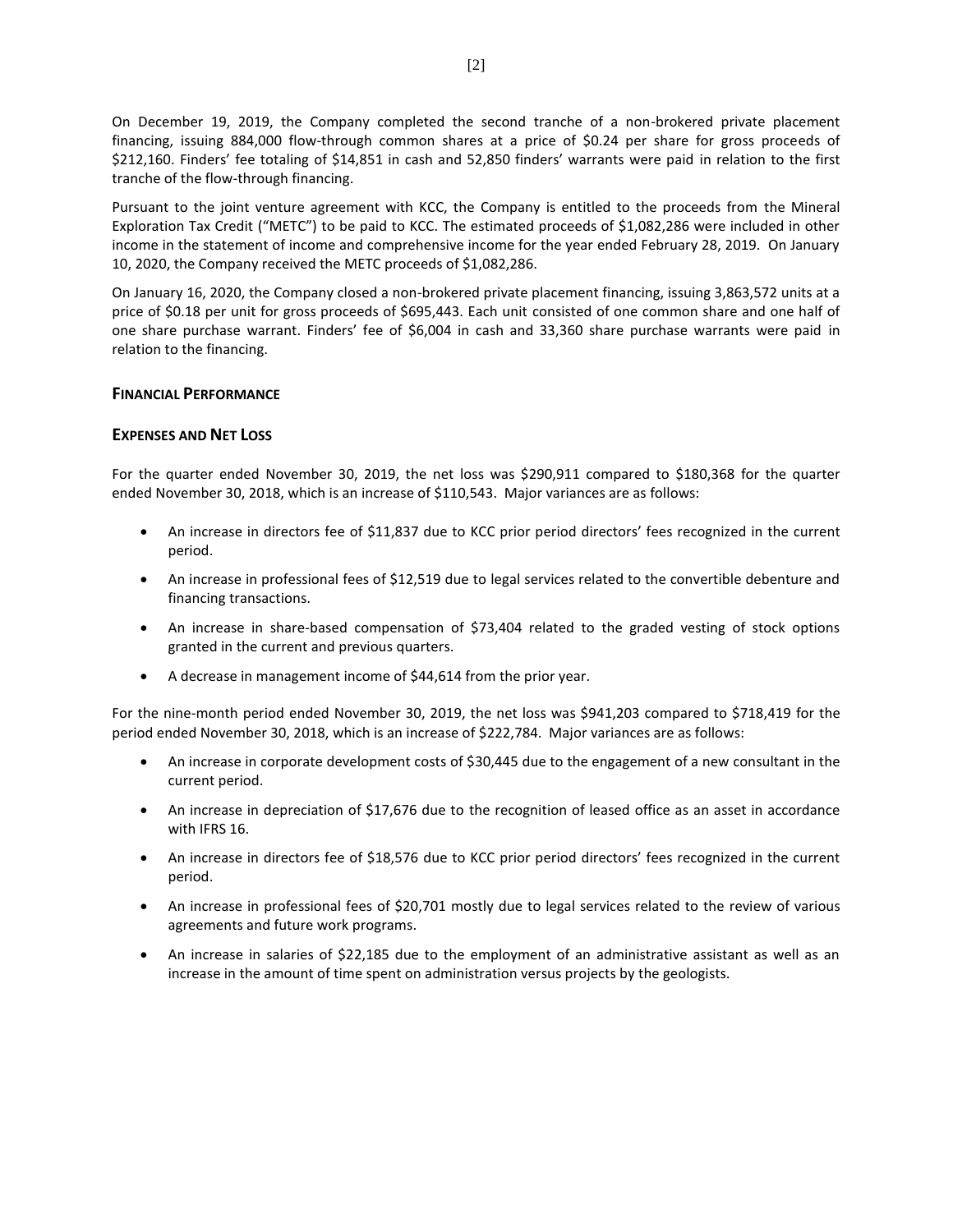- An increase in share-based compensation of \$133,856 related to the stock options granted during the period.
- A decrease in management income of \$138,509.
- A decrease of impairment charge of \$125,253 from the prior year.

# **CASH FLOWS**

The condensed consolidated interim statement of cash flows shows that the net cash position of the Company decreased by \$191,790 in the nine-month period ended November 30, 2019. The change is attributable to the net proceeds from the flow-through private placement financing of \$1,442,045 and proceeds from issuance of convertible debentures of \$700,000 less cash outflows of \$537,264 used for operations, cash outflows of \$1,430,776 used for exploration and evaluation assets and cash outflows of \$383,500 used for investment in the joint venture.

# **LIQUIDITY AND CAPITAL RESOURCES**

At the date of this report, management believes there is adequate working capital to conduct our operations for the balance of the current fiscal year. The Company are in a position to meet our current obligations as they become due.

# **MAJOR OPERATING MILESTONES**

#### **Joint Venture – Kwanika Copper Company**

On November 24, 2017, Serengeti completed a transaction whereby Serengeti, POSCO DAEWOO Corporation, since renamed Posco International Corporation ("PIC") and Kwanika Copper Company ("KCC") (formerly known as Daewoo Minerals Canada Company) signed a definitive joint venture agreement (the "JVA") for the exploration and development of the Kwanika property (the "Project"). Pursuant to the JVA, the respective interests of Serengeti and PIC in the Project were transferred to KCC, which serves as the vehicle for the joint venture.

Key terms of the JVA and KCC structure include the following:

- PIC contributed a total of \$8.3 million in cash and holds 8,200,000 common shares of KCC (representing 35% of the total issued shares of KCC).
- Serengeti contributed the Kwanika property, in exchange for 15,228,571 common shares of KCC (representing 65% of the total issued shares of KCC).
- Serengeti retains operatorship of the Project and has received a \$700,000 operator's fee as the first disbursement from the Project funding.
- The Board of Directors of KCC consists of five individuals, three appointed by Serengeti and two appointed by PIC.

During the period ended November 30, 2019, an additional \$590,000 was contributed to KCC on a pro-rata basis by the two partners to further engineering studies.

The Board of Directors and shareholders of KCC have approved a budget for exploration and project optimization to be completed at the Project during 2020. Upon completion, Serengeti will own 67% of KCC as a result of sole funding the 2020 program.

PIC has elected not to participate in the 2020 program. As a consequence it will dilute on a pro-rata basis to a 33% ownership of KCC.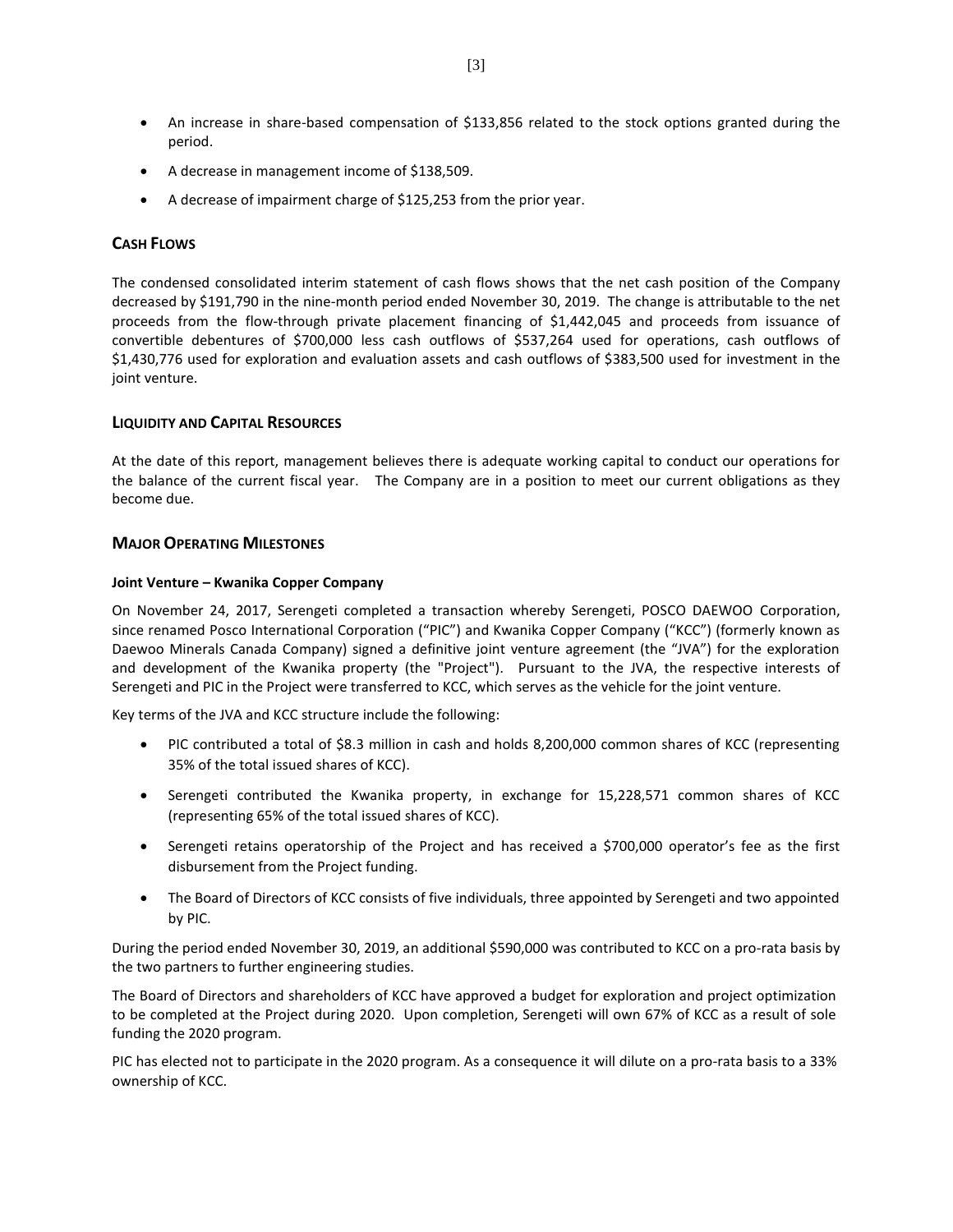#### **Kwanika Project Activity**

On May 17, 2018, KCC and the Company announced that Merit Consultants International had been selected to lead a consortium of geotechnical, environmental, metallurgical, resource, open pit and underground mining, tailings/waste/water management, hydrology and hydrogeology specialized consultants in the conduct of the PFS which was initially estimated to be completed in mid-2019.

The PFS was a complex undertaking, involving many different disciplines including resource estimation, underground and open-pit mine engineering, geotechnical engineering, tailings, waste and water management, infrastructure and environmental monitoring. The \$7 million original budget for the study funded by PIC plus an additional \$590,000 jointly funded by the partners had been fully expended.

The Company has concluded that although well advanced, the Kwanika project mine plan is not fully optimized to a level such that upon its completion, the best path to feasibility and ultimately a construction decision would be achieved. Furthermore, a number of opportunities were recognized as the PFS progressed that have the potential to add value to the project. Additional funding would be required to pursue these opportunities. The Company and KCC have therefore elected to wrap up the current study using the balance of the funds available to it to complete an interim study report which will document the extensive work that was achieved by the independent engineering consortium in order to best facilitate future advancement of the project.

The key items addressed in the interim study report, are as follows.

1) Revision of the resource estimate and investigation of geotechnical, groundwater and geochemical conditions.

KCC completed 7,411m of core drilling in 21 holes in September 2018. The drilling program was designed to support detailed mine design and resource upgrade drilling and results have been published (see news releases dated October 18, November 13, and December 5, 2018). The new drill hole assays were incorporated into a revised resource estimate and geological model, both of which were key inputs for the open pit and underground block cave design. Serengeti announced the results of this resource update in a news release on March 3, 2019 and on April 18, 2019 published the results in an updated 43-101 Technical Report.

The Measured and Indicated (M&I) Mineral Resource at the Central Zone is now estimated to contain 1.32 billion pounds of copper and 1.83 million ounces of gold in addition to a significant Inferred Resource. The new resource estimate has identified coherent higher-grade domains within the open pit and underground M&I Mineral Resources.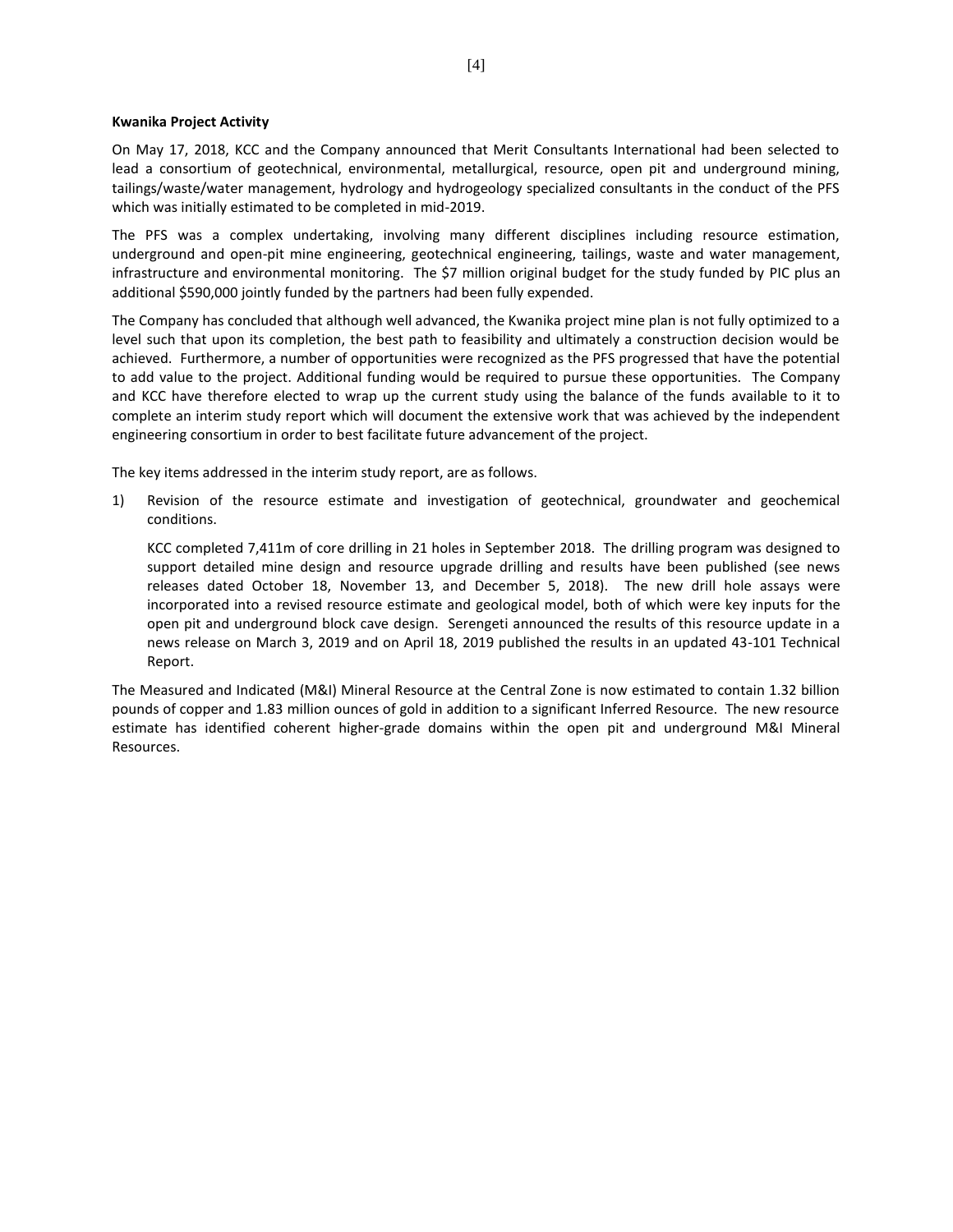| Table 1: Summary of Total Pit and Underground Resource - Kwanika Central (effective date: December 14, 2018) |                 |                                 |                                     |        |            |                        |                        |          |          |  |
|--------------------------------------------------------------------------------------------------------------|-----------------|---------------------------------|-------------------------------------|--------|------------|------------------------|------------------------|----------|----------|--|
| <b>Pit-Constrained</b>                                                                                       |                 |                                 |                                     |        |            |                        |                        |          |          |  |
| <b>Classification</b>                                                                                        | <b>Quantity</b> | Cut-off                         |                                     | Grade  |            | <b>Contained metal</b> |                        |          |          |  |
|                                                                                                              | (Mt)            | (CuEq%)                         | $CuEq (\%)$                         | Cu (%) | Au $(g/t)$ | Ag $(g/t)$             | Cu (Mlbs)              | Au (koz) | Ag (koz) |  |
| Measured                                                                                                     | 24.2            |                                 | 0.51                                | 0.34   | 0.33       | 1.07                   | 179                    | 254      | 833      |  |
| Indicated                                                                                                    | 80.4            | 0.13                            | 0.30                                | 0.20   | 0.18       | 0.69                   | 360                    | 454      | 1,784    |  |
| Total M+I                                                                                                    | 104.6           |                                 | 0.35                                | 0.23   | 0.21       | 0.78                   | 540                    | 708      | 2,617    |  |
| Inferred                                                                                                     | 5.7             |                                 | 0.23                                | 0.16   | 0.13       | 0.65                   | 20                     | 25       | 119      |  |
| <b>Underground</b>                                                                                           |                 |                                 |                                     |        |            |                        |                        |          |          |  |
|                                                                                                              | <b>Quantity</b> | <b>Confining</b>                |                                     | Grade  |            |                        | <b>Contained metal</b> |          |          |  |
| <b>Classification</b>                                                                                        | (Mt)            | <b>Shape Basis</b><br>(CuEq%)   | CuEq $(\%)$                         | Cu (%) | Au $(g/t)$ | Ag $(g/t)$             | Cu (Mlbs)              | Au (koz) | Ag (koz) |  |
| Measured                                                                                                     | 18.7            |                                 | 0.58                                | 0.36   | 0.40       | 1.15                   | 151                    | 239      | 692      |  |
| Indicated                                                                                                    | 100.2           | 0.27 confining                  | 0.44                                | 0.29   | 0.27       | 0.92                   | 634                    | 884      | 2,964    |  |
| <b>Total M+I</b>                                                                                             | 118.9           | shape -                         | 0.46                                | 0.30   | 0.29       | 0.96                   | 784                    | 1,123    | 3,656    |  |
| Inferred                                                                                                     | 84.7            |                                 | 0.27                                | 0.17   | 0.18       | 0.60                   | 319                    | 480      | 1,634    |  |
|                                                                                                              |                 |                                 | <b>Combined Pit and Underground</b> |        |            |                        |                        |          |          |  |
| <b>Classification</b>                                                                                        | <b>Quantity</b> | Cut-off                         |                                     | Grade  |            |                        | <b>Contained metal</b> |          |          |  |
|                                                                                                              | (Mt)            | (CuEq%)                         | CuEq $(\%)$                         | Cu (%) | Au $(g/t)$ | Ag $(g/t)$             | Cu (Mlbs)              | Au (koz) | Ag (koz) |  |
| Measured                                                                                                     | 42.9            |                                 | 0.54                                | 0.35   | 0.36       | 1.10                   | 330                    | 493      | 1,525    |  |
| Indicated                                                                                                    | 180.6           | As applicable<br>for pit and ug | 0.38                                | 0.25   | 0.23       | 0.82                   | 994                    | 1,338    | 4,748    |  |
| Total M+I                                                                                                    | 223.6           | from above                      | 0.41                                | 0.27   | 0.25       | 0.87                   | 1,324                  | 1,831    | 6,273    |  |
| Inferred                                                                                                     | 90.4            |                                 | 0.26                                | 0.17   | 0.17       | 0.60                   | 339                    | 504      | 1.753    |  |

Summary tables extracted from that report are included below.

| Table 2: Measured+Indicated Pit Resource Sensitivity and Underground Material within PFS Confining shapes |                                                                       |                               |       |                |             |                        |                     |             |             |  |  |
|-----------------------------------------------------------------------------------------------------------|-----------------------------------------------------------------------|-------------------------------|-------|----------------|-------------|------------------------|---------------------|-------------|-------------|--|--|
|                                                                                                           | <b>Pit-Constrained Sensitivity Analysis at Various Cut-Off Grades</b> |                               |       |                |             |                        |                     |             |             |  |  |
|                                                                                                           | <b>Quantity</b><br>(Mt)                                               | Cut-off<br>(CuEq%)            |       | Grade          |             | <b>Contained Metal</b> |                     |             |             |  |  |
| <b>Classification</b>                                                                                     |                                                                       |                               | CuEq% | <b>Cu</b><br>% | Au<br>(g/t) | Ag<br>(g/t)            | <b>Cu</b><br>(Mlbs) | Au<br>(koz) | Ag<br>(koz) |  |  |
|                                                                                                           | 104.6                                                                 | 0.13                          | 0.35  | 0.23           | 0.21        | 0.78                   | 540                 | 708         | 2,617       |  |  |
| Total M+I                                                                                                 | 63.2                                                                  | 0.25                          | 0.45  | 0.30           | 0.27        | 0.89                   | 424                 | 546         | 1808        |  |  |
|                                                                                                           | 24.4                                                                  | 0.40                          | 0.67  | 0.45           | 0.41        | 1.26                   | 244                 | 318         | 991         |  |  |
| <b>Underground Sensitivity Analysis within 0.40% CuEq Confining Shape</b>                                 |                                                                       |                               |       |                |             |                        |                     |             |             |  |  |
| Total M+I                                                                                                 | 64.0                                                                  | $**0.4$<br>confining<br>shape | 0.62  | 0.39           | 0.43        | 1.23                   | 550                 | 884         | 2,520       |  |  |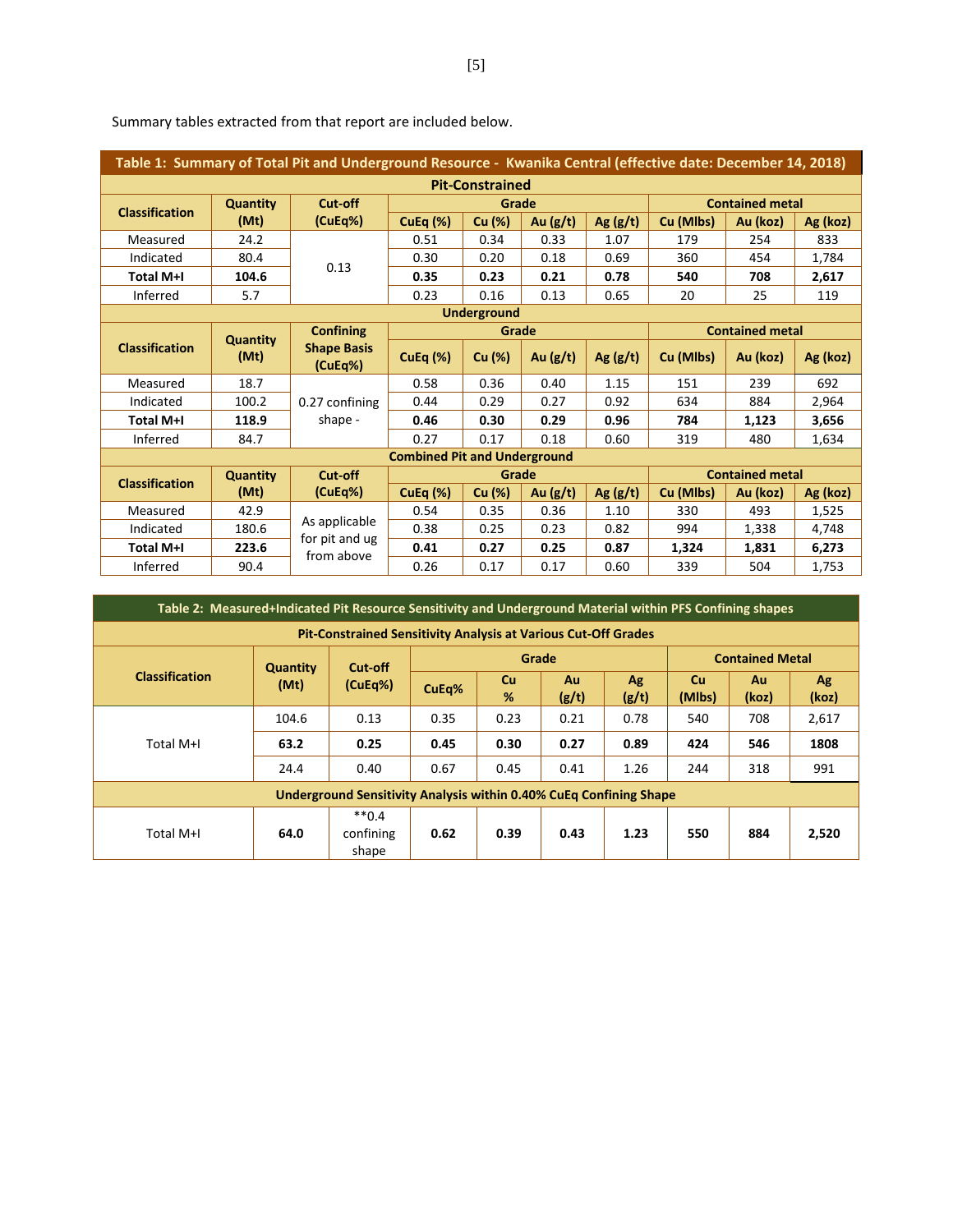| Table 3: Restated 2016 Kwanika South Zone Mineral Resource Statement (SRK Consulting, October 14, 2016) |                         |                       |                  |             |             |                        |                     |             |             |           |
|---------------------------------------------------------------------------------------------------------|-------------------------|-----------------------|------------------|-------------|-------------|------------------------|---------------------|-------------|-------------|-----------|
| <b>Pit-Constrained</b>                                                                                  |                         |                       |                  |             |             |                        |                     |             |             |           |
|                                                                                                         | <b>Quantity</b><br>(Mt) | Grade                 |                  |             |             | <b>Contained metal</b> |                     |             |             |           |
| <b>Classification</b>                                                                                   |                         | <b>CuEq</b><br>$(\%)$ | <b>Cu</b><br>(%) | Au<br>(g/t) | Ag<br>(g/t) | Mo(%)                  | <b>Cu</b><br>(Mlbs) | Au<br>(koz) | Ag<br>(koz) | Mo (Mlbs) |
| Inferred                                                                                                | 33.3                    | 0.31                  | 0.26             | 0.08        | 1.64        | 0.01                   | 191                 | 80          | 1,760       | 8         |

#### **Central Zone Resource Notes**

- The cut-offs are based on prices of US\$3.25/lb of copper, US\$1,350/oz of gold, US\$17/oz of silver and assumed recoveries of 91% for copper, 75% for gold, 75% for silver.
- Copper equivalents (CuEq) values are calculated using the formula below based on the above metal prices and recoveries. They are also calculated to include smelter terms and a \$US:\$CAD exchange rate of 0.77 which results in the following equation.

#### **South Zone Resource Notes**

\*Open-pit constrained mineral resources are reported in relation to a conceptual Whittle pit shell. Mineral resources are not mineral reserves and do not have demonstrated economic viability. All figures are rounded to reflect the relative accuracy of the estimate. All composites have been capped where appropriate.

\*\* Open-pit constrained mineral resources are reported at a copper equivalent cut-off of 0.13%. The cut-offs are based on prices of US\$3.00/lb of copper, US\$1,300/oz of gold, US\$20/oz of silver, US\$9.00/lb of molybdenum and assumed recoveries of 89% for copper, 70% for gold, 75% for silver, and 60% for molybdenum.

\*\*\* Copper equivalent values are calculated using the formula:

 $CuEq = Cu_{%} + ((Au_{gpt}/31.1034*Au_{Price}*Au_{Recovery}) + (Ag_{gpt}/31.1034*Ag_{Price}*Ag_{Recovery}) +$  $(Mo<sub>%</sub>*Mo<sub>Price</sub>*Mo<sub>Recovery</sub>*22.0462)$  /  $(Cu<sub>Price</sub>*Cu<sub>Recovery</sub>*22.0462)$ 

2) Metallurgical testing and process design.

Initial locked cycle metallurgical test results were published in a news release dated May 15, 2019 and the results are shown in the following table

| <b>Test ID</b>   | Product                           |      | Grade    | Recovery |       |       |  |
|------------------|-----------------------------------|------|----------|----------|-------|-------|--|
|                  |                                   | % Cu | $g/t$ Au | Mass, %  | % Cu  | % Au  |  |
|                  | Head                              | 0.70 | 0.81     | 100.0    | 100.0 | 100.0 |  |
|                  | <b>Cu-Au Concentrate</b>          | 25.1 | 24.4     | 2.43     | 87.6  | 72.9  |  |
| LCT <sub>1</sub> | <b>Cleaner Scavenger Tailings</b> | 0.32 | 0.77     | 12.8     | 5.9   | 12.1  |  |
|                  | Rougher Scavenger Tailings        | 0.05 | 0.14     | 84.8     | 6.5   | 15.0  |  |
| LCT <sub>2</sub> | Head                              | 0.75 | 0.81     | 100.0    | 100.0 | 100.0 |  |
|                  | <b>Cu-Au Concentrate</b>          | 25.1 | 22.4     | 2.67     | 88.9  | 74.0  |  |
|                  | <b>Cleaner Scavenger Tailings</b> | 0.33 | 0.77     | 11.5     | 5.0   | 11.0  |  |
|                  | Rougher Scavenger Tailings        | 0.05 | 0.14     | 85.8     | 6.1   | 15.0  |  |
| Average          | <b>Cu-Au Concentrate</b>          | 25.1 | 23.4     | 2.55     | 88.3  | 73.5  |  |

**LCT Test Results-Open Pit High Grade/Initial Production Sample**

Note: Assayed head grades: 0.69% Cu and 0.75 g/t Au

The Au-Cu concentrate produced from the LCT 1 test was assayed for main impurities which may affect concentrate quality. The assay indicates that in general the impurity levels of the concentrate are low. Most of the impurity levels are expected to be much lower than the penalty thresholds specified by most of the smelters, excluding fluorine which may be close or slightly higher than the requirement of some smelters.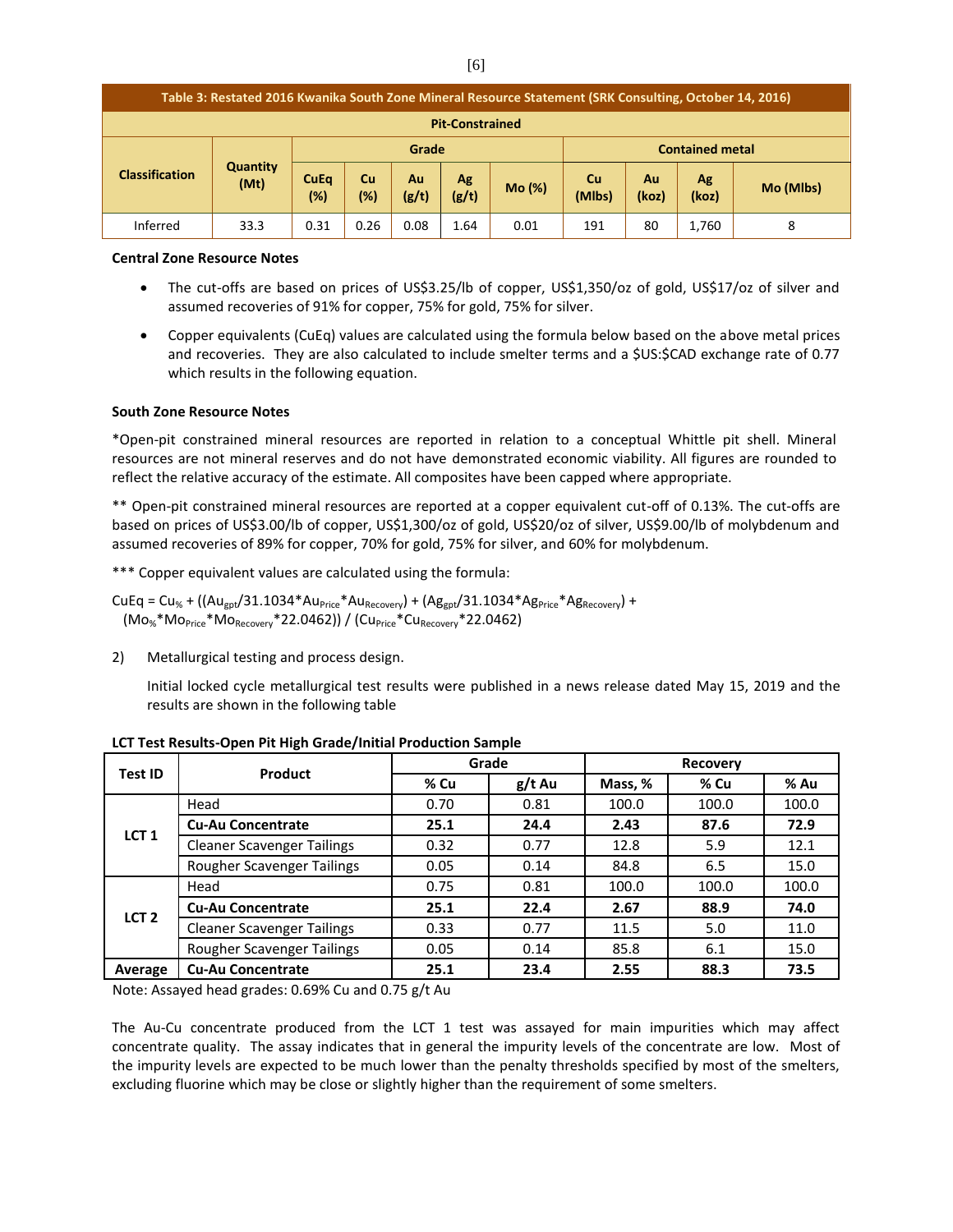| <b>Element</b> | Hg   | Pb  | Zn  | As  | ∽<br>◡u | Sb  |     | Sе  | Bi          |
|----------------|------|-----|-----|-----|---------|-----|-----|-----|-------------|
| Unit           | ppm  | ppm | ppm | ppm | ppm     | ppm | ppm | ppm | ppm         |
| Value          | J.24 | 137 | 315 | 120 | -<br>-  | 34  | 342 | 280 | $\sim$<br>ັ |

#### **Main Impurity Content of Cu-Au Concentrate**

Significant work was also completed on the following additional project components and will be incorporated into the interim study report: open pit and underground mine design, tailings, waste and water management; project infrastructure, environmental benchmarking, socioeconomics and First Nations.

The 2020 program will include:

- 1. Exploration and Resource Development
	- a. 3,600 metres of diamond drilling to test for potential to expand resources near the Central Zone; and test related exploration targets including the Central Zone South and North targets, and the western margin of the South Zone resource.
	- b. 16 line-kilometres of induced-polarization ("IP") surveys north and south of the Central Zone resource to develop known targets, as well as at the Rottacker area located 20 kilometres south of Kwanika.
- 2. Project Optimization
	- a. Mineral sorting, staged evaluation to better understand the potential benefits of mineral sorting during from an underground block-cave at Central Zone.
	- b. Initial enterprise optimization studies designed to identify key aspects that impact project economics.

#### **Top Cat Project**

During the period ended November 30, 2019, the Company optioned a group of claims covering approximately 21,600 hectares in central British Columbia. The Company's 3,762-hectare Goose property lies along the western margin of the claim group and will be combined with the new claims as the Top Cat project.

The Company may earn a 100% interest by:

- Making staged cash payments totaling \$340,000 over 5 years; \$18,000 of which was paid on signing. (On November 7, 2019, the Company issued 83,333 shares at a fair value of \$18,333 in lieu of cash payment pursuant to the option agreement);
- Issuing a total of 1,500,000 common shares in stages over a 5-year period. (100,000 shares were issued upon TSX Venture Exchange approval of the option agreement);
- Incurring a total of \$1,250,000 in exploration expenditures over a 5-year period with a minimum of \$100,000 to be spent before the first anniversary of the agreement;
- Granting the optionors a 3% net smelter royalty (NSR) on the property, subject to the Company's right to purchase a 2% NSR for \$2,000,000 at any time prior to the first anniversary of commercial production.

Company geologists completed a mapping and sampling program at Top Cat in September, 2019, collecting 79 rock and 282 soil and stream sediment samples from six (6) prospective localities on the property. Copper mineralization, in the form of chalcopyrite and/or bornite, was observed at all six localities and gold assays from trace to 6.50 g/t Au were returned from the sampling. Serengeti is planning a substantive follow-up IP and mapping/sampling program at Top Cat in 2020 in order to develop future drill targets. Sample results are as follows: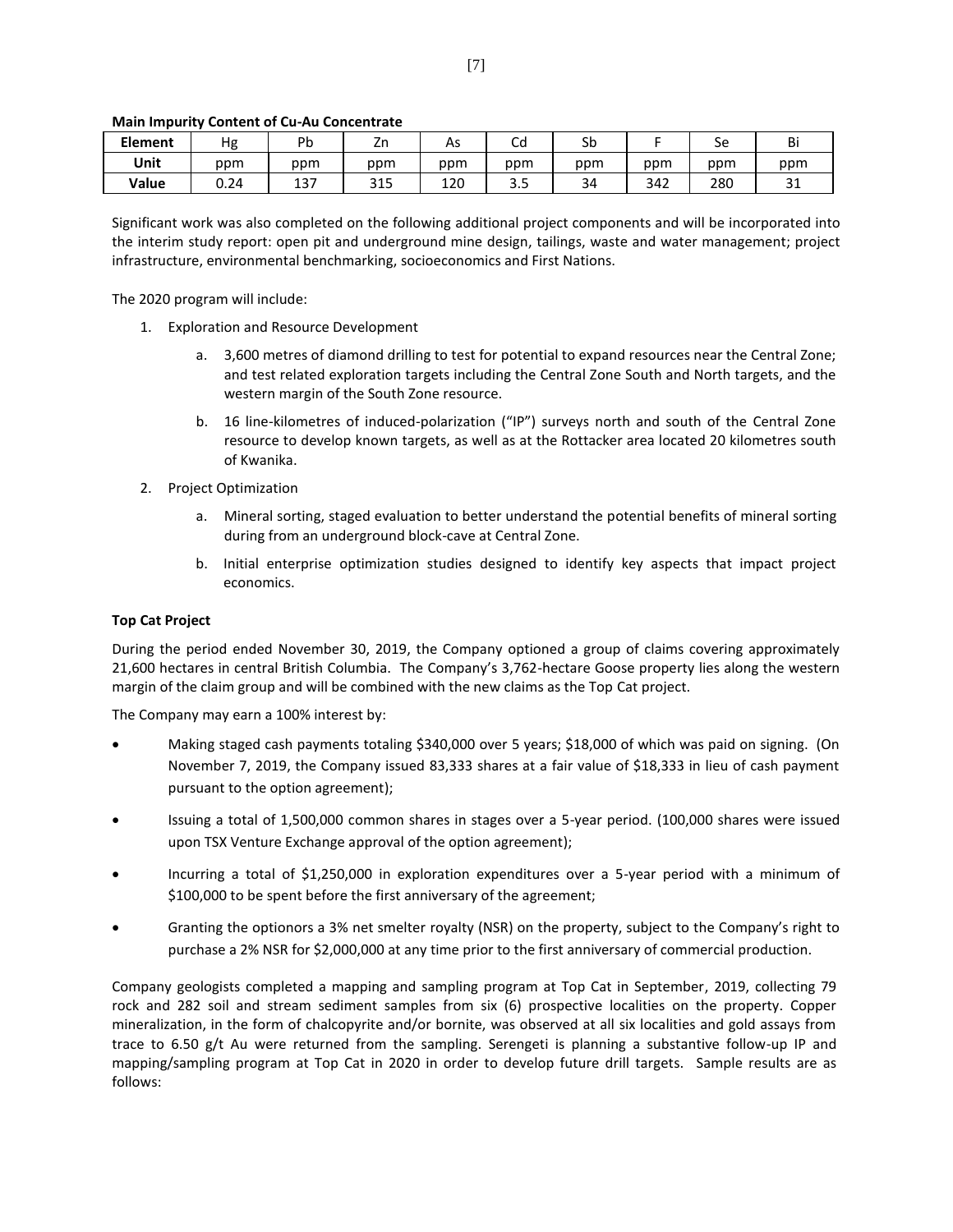| Table 1: September 2019 Top Cat Rock Sample Highlights |                 |        |            |            |                                                                                                                             |  |  |  |
|--------------------------------------------------------|-----------------|--------|------------|------------|-----------------------------------------------------------------------------------------------------------------------------|--|--|--|
| <b>Sample Type</b>                                     | <b>SampleID</b> | Cu (%) | Au $(g/t)$ | Ag $(g/t)$ | <b>Locality / Lithology / Details</b>                                                                                       |  |  |  |
| Outcrop/Grab                                           | JP007           | 0.15   | 6.50       | 13.4       | Haw-Dove-Raven: 30cm quartz-pyrite-<br>chalcopyrite vein with K-feldspar halo. Hosted<br>within syenite intrusive           |  |  |  |
| Outcrop/Grab                                           | JP008           | 0.15   | 4.49       | 9.8        | Haw-Dove-Raven: 15cm quartz-pyrite-<br>chalcopyrite vein hosted within syenite intrusive                                    |  |  |  |
| Chip/Composite                                         | <b>MV010</b>    | 1.67   | 0.14       | 19.8       | Haw-Dove-Raven: 0.4m chip sample across<br>felted quartz-neotocite-bornite vein with epidote-<br>K-feldspar alteration halo |  |  |  |
| Outcrop/Grab                                           | MM021           | 1.42   | 0.32       | 9.5        | Haha Creek: Quartz-pyrite-chalcopyrite vein with<br>sericite halo hosted within syenite intrusive                           |  |  |  |
| Outcrop/Grab                                           | <b>MV007</b>    | 1.10   | 0.13       | 24.0       | Slide: 0.7m chip sample across quartz-<br>chalcopyrite-bornite stockwork hosted within<br>megacrystic leucosyenite          |  |  |  |
| Outcrop/Grab                                           | <b>DM003A</b>   | 1.83   | 0.11       | 5.7        | <b>Slide:</b> Laminated magnetite-biotite-chalcopyrite<br>zone within fine-grained syenite sills                            |  |  |  |
| Composite/Grab                                         | <b>MV002</b>    | 1.20   | 0.13       | 5.3        | Slide: Fine-grained biotite-altered syenite with<br>disseminated chalcopyrite and Cu-oxide                                  |  |  |  |
| Talus                                                  | JP016           | 0.55   | 0.27       | 9.1        | Fox: Medium-grained hornblende diorite with<br>disseminated Cu-oxide and quartz-pyrite-<br>chalcopyrite stringers           |  |  |  |
| Float/Boulder                                          | JG036           | 0.37   | 0.58       | 4.4        | Nova: Fine-medium grained biotite pyroxenite<br>with disseminated chalcopyrite and Cu-oxide                                 |  |  |  |

#### *Haw-Dove-Raven*

The Haw-Dove-Raven area is located in the western portion of the Top Cat property along a western limb of strongly magnetic intrusive rocks. The area is dominated by a megacrystic hornblende syenite which hosts a potassically-altered megacrystic quartz monzonite plug. Outcrop grab and transect chip sampling in 2019 identified strong Au-Cu-Ag mineralization within quartz-pyrite-Cu-sulphide veins (up to 6.50 g/t Au, 0.15% Cu and 13.4 g/t Ag; see Table 1, above). The area of interest stretches roughly 900m, parallel to the magnetic anomaly.

#### *Slide - Fox*

Slide - Fox is located in the central property area and represents the northwestward extension of similar rocks and strong magnetics on the adjacent property owned by Teck, which returned up to 55.5m of 0.72% Cu from drilling completed near the property boundary in 2006 (BCMEMPR Assessment Report 28944). Slide is located along an eastern limb of laminated migmatitic monzodioritic to syenitic intrusive rocks that strike northwest and continue southeast to Lorraine.

Rocks at Slide are variably potassically altered with both biotite and K-Feldspar and disseminated chalcopyrite occurs parallel to banding within host intrusives as well as within cross-cutting syenite dykes. West of the main Slide area, bornite and chalcocite occur within syenite dykelets hosted by migmatitic intrusive rocks. 2019 sampling completed by Serengeti identified locally strong Cu-Au-Ag mineralization (trace up to 1.10% Cu, 0.13 g/t Au and 24.0 g/t Ag) in grab and transect chip sampling, and the zone of mineralization continues over approximately 1,600m in a northwesterly direction parallel to the dominant magnetic anomaly.

The Fox area lies roughly 2,800m northwest of Slide and 2019 sampling returned trace to 0.55% Cu, 0.27 g/t Au and 9.1 g/t Ag from boulder float located near the inferred contact between Duckling Creek syenite and hornblende diorite of the Thane Creek suite.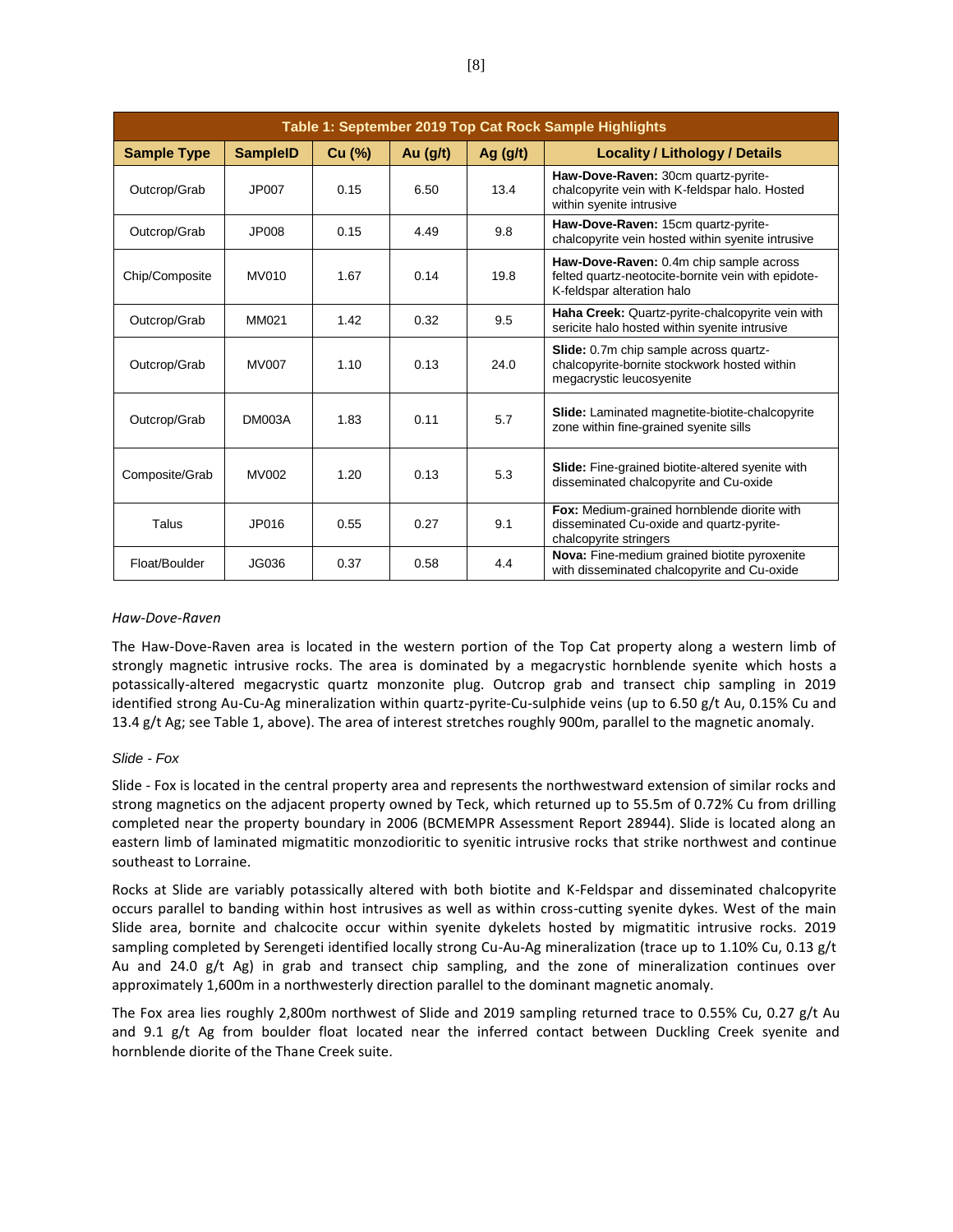#### *Nova*

The Nova area is located in the northern portion of the property area and is largely overlain by till with local angular mineralized magnetite-sulphide bearing pyroxenite boulders underlain by an intense magnetic anomaly measuring roughly 500m by 800m. Historical boulder samples assay up to 0.52% Cu, 0.327 g/t Au, 4.4 g/t Ag, 0.071 g/t Pt and 0.498 g/t Pd (BCMEMPR Assessment Report 37051) and boulder samples collected by Serengeti in 2019 assay up to 0.37% Cu, 0.58 g/t Au and 4.4 g/t Ag. Soil sampling completed by Serengeti in 2019 identified a strong Cu-Ag anomaly along the fringes of the magnetic feature that may be related to mineralization within a buried pyroxenite body, that may be the source of observed magnetic response.

#### **ATTY Project**

On July 25, 2019, the Company announced that drilling had started at the ATTY property, located immediately north of and adjacent to Centerra Gold's Kemess property in north-central British Columbia. The Company planned to drill at least 2,500m (5 holes) to test three different targets.

On October 9, 2019, the Company announced that six core holes were drilled, totaling 2,318m.

The 2019 drilling program at ATTY confirmed that the three targets tested have the potential to host a mineralized system. Geological observations and locally strongly anomalous gold values in AT-08 and -13, and the fact that all three holes in the area may have terminated in a post mineral sill. These observations suggest the Kemess East Offset area remains a viable exploration target, considering the nearest holes were collared 290 metres from the boundary with Centerra.

At the Valley Target, the presence of a previously unknown quartz-monzonite intrusive hosting mineralization and locally anomalous gold values in AT-10 suggests good potential also remains here. Finally, strongly anomalous Ag, Au, Zn and Pb within fault zones and silicified hydrothermal breccias at the Boundary Target demonstrates a hydrothermal system is present and warrants follow-up drilling. Using the comprehensive multi-parameter dataset produced in 2019, Serengeti will be advancing the ATTY targeting model with the aim of refining additional drilling targets for possible future testing.

On March 1, 2018, Finlay optioned the ATTY Property to Serengeti for \$1.85 million in consideration and \$12 million of expenditures on the property over 8 years. The option agreement's term is over 8 years with all cash payments totaling \$625,000, combined cash and/or share payments totaling \$975,000, and further payments of \$250,000 to purchase Finlay's royalty rights, in addition to optional work commitments on the ATTY Property of \$12 million. The first and second anniversary financial terms have been met. Serengeti has now met the work commitments of a minimum of \$875,000 of work on ATTY due by April 2020. The option agreement continues to be in effect.

#### **Other Projects**

On August 14, 2019 the Company reported results of field work completed on the East Niv property located 40km SW of the Kemess Mine. The work identified a newly recognized cluster of partially outcropping copper-gold porphyry and related high-grade Cu-Au vein occurrences located in a dilatant jog within a major regional structure that the Company believes has the potential to host multiple mineralized porphyry centers. The property was expanded to 6,405 Hectares.

On September 16, 2019, the Company announced results of mapping and sampling completed at Arjay and West Goldway properties. The work located numerous high-grade copper-silver bearing quartz-carbonate shear veins mainly within oxidized fragmental volcanics. Soil geochemical sampling and a single line of IP geophysics identified a prospective area within intrusive rocks located nearby and represents a drill-ready target. A second line of IP was completed at W Goldway and a chargeability anomaly associated with an aeromagnetic high beneath valley cover represents a second drill target for future testing. The Company subsequently expanded Arjay and West Goldway claim to approximately 4,220ha.

On October 9, 2019, the Company announced the results of IP geophysical surveying at the Croy Bloom property where two additional chargeability anomalies were located. These results when combined with prior surveying and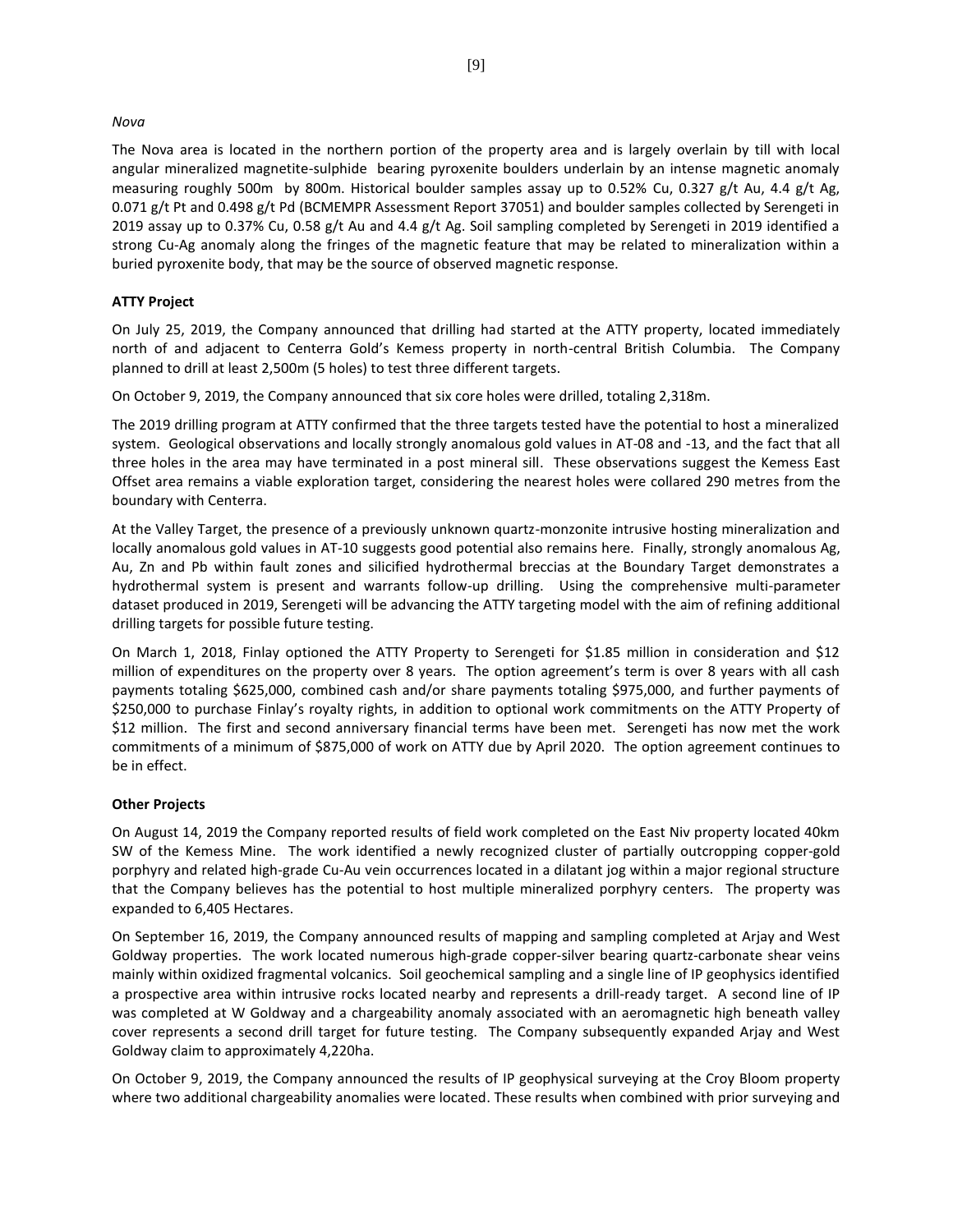other data identifies three distinct drill targets all associated with Cu-Au mineralization in prior drilling, outcrop or in one case reported underground mine workings.

Serengeti also holds a 100% interest in other properties and an approximately 56.3% interest in one additional property in joint venture partnership with Fjordland Exploration Inc. All properties are located in the Quesnel Trough of British Columbia. The Quesnel Trough is host to the Kemess, Mt. Milligan, Mt. Polley, New Afton, and Copper Mountain porphyry copper-gold deposits. Details of Serengeti's property portfolio in BC can be found on the Company's website at [www.serengetiresources.com.](http://www.serengetiresources.com/)

#### **SIGNIFICANT TRANSACTIONS WITH RELATED PARTIES**

#### **Key management personnel compensation**

During the nine-month period ended November 30, 2019, the Company incurred salaries of \$136,759 for David Moore, Chief Executive Officer, consulting fees of \$51,241 paid to a company controlled by Sheri Rempel, Chief Financial Officer, consulting fees of \$32,760 paid to a company controlled by Pamela White, Corporate Secretary, consulting fees of \$38,250 paid to a company controlled by Lew Lawrick, independent director, director fees of \$55,326, of which \$51,326 has been accrued and share-based compensation to directors and officers of \$307,608.

# **OUTSTANDING SHARE DATA**

Common shares, stock options and share purchase warrants issued and outstanding as at the quarter end are described in detail in Note 13 to the condensed consolidated interim financial statements dated November 30, 2019, which as of January 27, 2020, are as follows:

|                   | <b>Number of</b> |            | <b>Number of</b> | <b>Exercise</b> | <b>Expiry</b> |
|-------------------|------------------|------------|------------------|-----------------|---------------|
|                   | shares           | \$         | options          | price           | date          |
| <b>Issued and</b> |                  |            |                  |                 |               |
| outstanding       | 109,173,573      | 45,575,450 | 200,000          | \$0.15          | Apr 11, 2020  |
|                   |                  |            | 1,275,000        | \$0.05          | Feb 10, 2021  |
|                   |                  |            | 150,000          | \$0.23          | Apr 10, 2021  |
|                   |                  |            | 1,120,000        | \$0.07          | Apr 27, 2021  |
|                   |                  |            | 50,000           | \$0.095         | Jul 7, 2021   |
|                   |                  |            | 1,725,000        | \$0.15          | Jan 30, 2022  |
|                   |                  |            | 100,000          | \$0.20          | Aug 9, 2022   |
|                   |                  |            | 1,525,000        | \$0.15          | Apr 10, 2023  |
|                   |                  |            | 1,550,000        | \$0.23          | Apr 10, 2024  |
|                   |                  |            | 400,000          | \$0.30          | Sep 25, 2024  |
|                   |                  |            | 8,095,000        | \$0.15          |               |
|                   |                  |            |                  |                 |               |
|                   |                  |            | <b>Number of</b> | <b>Exercise</b> | <b>Expiry</b> |
|                   |                  |            | warrants         | price           | date          |
|                   |                  |            | 379,260          | \$0.25          | Dec 17, 2021  |
|                   |                  |            | 52,850           | \$0.25          | Dec 19, 2021  |
|                   |                  |            | 1,965,142        | \$0.26          | Jan 16, 2022  |
|                   |                  |            | 2,397,252        | \$0.26          |               |